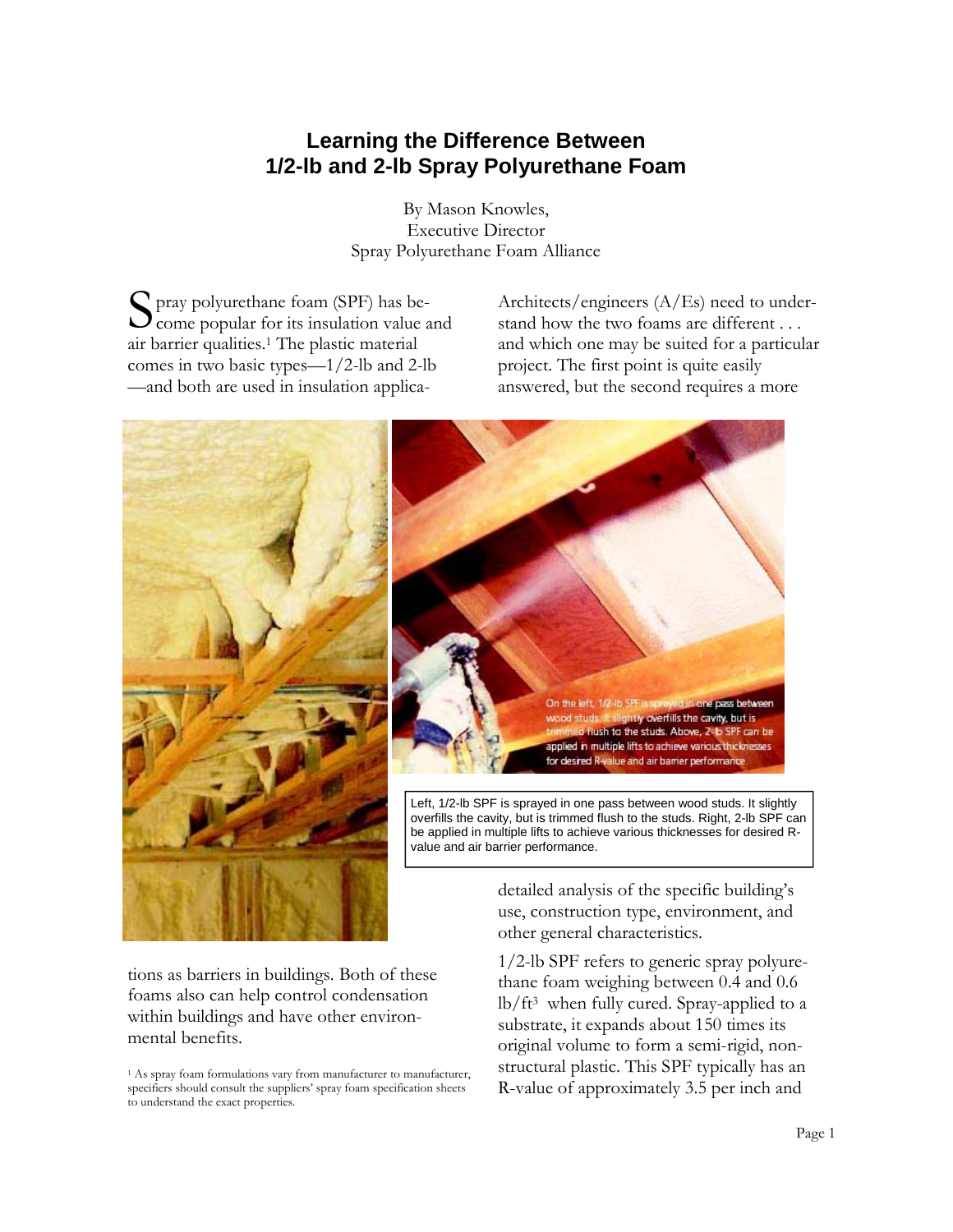typically uses water as the blowing agent. Rvalue measures resistance to heat flow—the higher the R-value, the greater the insulating power.

2-lb SPF, on the other hand, weighs between 1.5 and 2 lb/ft3 when fully cured. The material is used in interior applications, spray-applied to a substrate, before expanding about 35 to 50 times its original volume, and forming a rigid plastic with a compressive strength between 15 and 25 psi. This SPF has an (aged) R-value of around 6 per inch and relies on HCFCs (hydrochloro-fluorocarbons) or HCFs (hydrofluro-carbons) as its blowing agent.

## **Spray Foam Similarities**

As mentioned above, both the 1/2-lb and 2-lb SPFs share many common characteristics.

These common qualities are detailed below.

### **Chemical components**

Both  $1/2$ -lb and 2lb SPF are made from blended systems of polyol resins, catalysts, surfactants, fire retardants, and blowing agents on

the B-side, with polymeric MDI (methylene diphenyl diisocyanate) on the A-side. The difference between SPF types is in how these materials are formulated—just as a baker makes dozens of different breads using water, yeast, and various flours, the SPF systems manufacturer creates several different SPFs from only a few ingredients.

#### **Sealing characteristics**

The air barrier system within the building envelope is an important element for controlling moisture/heat transfer, and for preserving structural integrity. Inadequate air barrier systems allow leakage of air through

otherwise allow air ingress. **Thermal barriers**  All SPF plastic insulation is required by building codes to have a 15-minute thermal barrier covering the insulation on interior applications, unless the application is exempted in the code or the application has been approved by a building code official. Approval in this case

holes, cracks, and gaps in the building envelope. Field experience shows properly installed SPF can help significantly improve the energy efficiency of buildings when used as an air leakage control and insulation system. Since 1/2-lb and 2-lb SPF is applied as a liquid, it expands in all directions, filling and effectively sealing hundreds of cracks in walls, ceilings, corners, joints, and penetrations that would



Both types of SPF can work well in most attics and cathedral ceilings without the need to ventilate (although one should follow the manufacturer's instructions). However, ventilation ducts can maintain desired temperatures more efficiently because they are in a conditioned space.

would be based on full-scale fire tests specific to the particular situation.

Spray foam, like most other organic materials, is combustible. It is formulated with flame retardants to decrease the flame spread as measured by ASTM E 84, Test for Surface Burning Characteristics for Building Materials, and other tests. However, these flame spread ratings are used solely to measure and describe properties of products in response to heat and flame under controlled laboratory conditions, rather than reflect hazards presented under actual fire conditions. Generally accepted tests for thermal barriers and building assemblies include: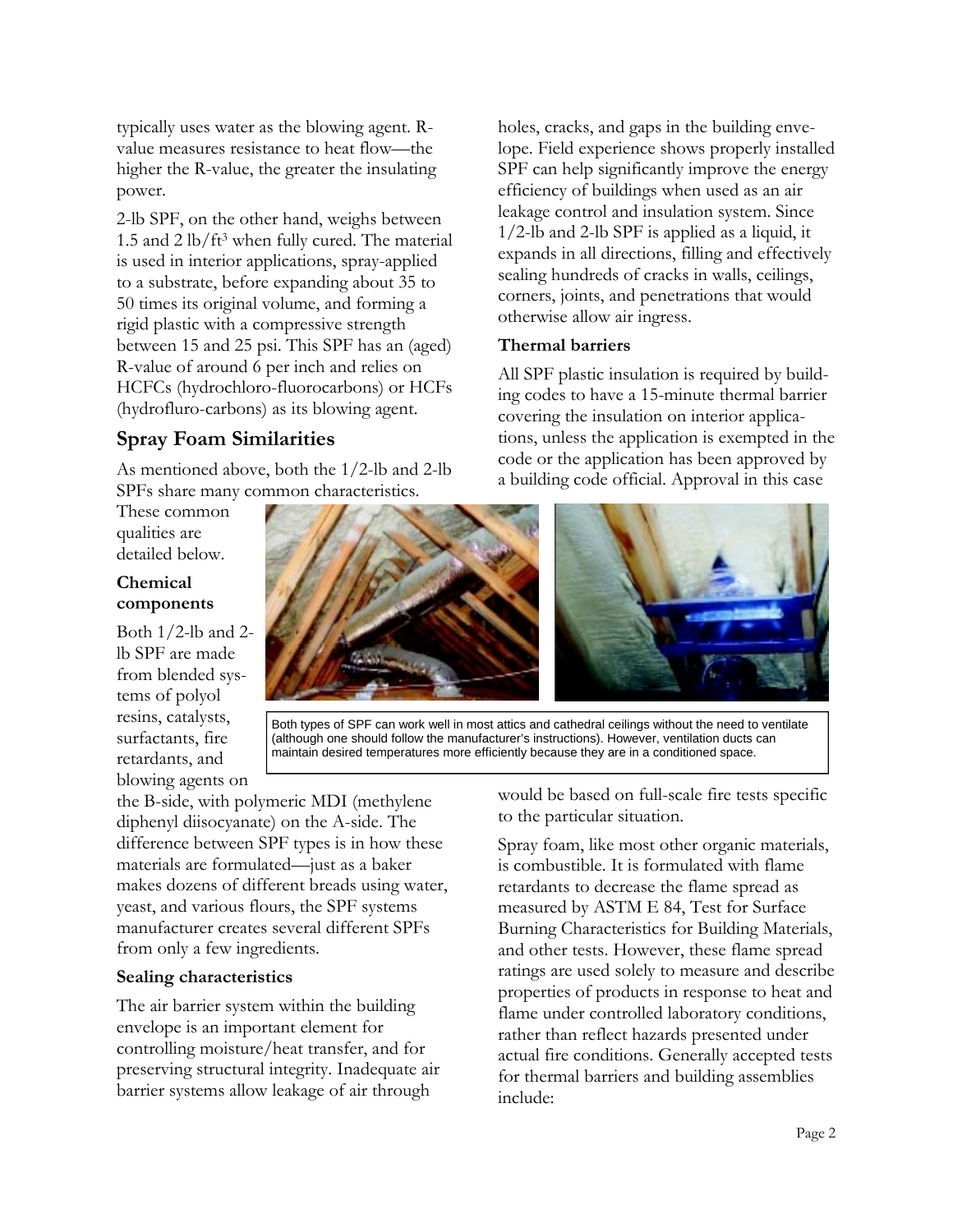• ASTM E 119, Standard Test Methods for Fire Tests of Building Construction and Materials;

• Underwriters Laboratories Inc. (UL) 1715, Fire Test of Interior Finish Material;

• UL 1040, Insulated Wall Construction;

• FM Approval 4880, Class I Insulated Wall or Wall & Roof/Ceiling Panels; Plastic Interior Finish Materials; Plastic Exterior Building Panels; Wall/Ceiling Coating Systems; Interior or Exterior Finish Systems; and

• National Fire Protection Association (NFPA) 286, Methods for Fire Tests for Evaluating Contribution of Wall and Ceiling Interior Finish to Room Fire Growth.

#### **Safety and health issues**

Care should be exercised during the handling, processing, and application of

SPF—one must read the manufacturers' and suppliers' material safety data sheets (MSDS), product labels, installation instructions, and also follow any local, state, or federal regulations and requirements.

During the spray foam application phase, aerosols are created that can be harmful to the applicator and those in the immediate vicinity of spray operations. Application

requires the appropriate use of personal protective equipment by the installer to help avoid breathing fumes and keeping liquid components away from the skin or eyes. Care should also be taken to minimize exposure risk to building occupants during spray operations.

Cured SPF is relatively inert and has not been cited as a problem to allergy sufferers or to those with chemical sensitivities. Depending on the ventilation in place, odors and fumes can dissipate to non-detectable levels within minutes or hours of spraying.

## **Determining the Differences between SPFs**

Despite the shared qualities between 1/2-lb and 2-lb spray polyurethane foams, it is each SPF type's unique properties that ultimately assist the  $A/E$  in selecting the proper material for his project, based on special site needs and priorities.

#### **Installation**

1/2-lb SPF is normally spray-applied to the desired thickness with one pass, while 2-lb SPF is spray applied at lifts from 0.5 to 1.5 inches until the desired total thickness is achieved. Excess foam can be trimmed easily with saws or knives, however, most applications do not require full stud thickness, meaning trimming is usually, unnecessary. For example, SPF



In the above curtain wall (CW) construction, 2-lb SPF is used to insulate the exterior of a building, helping to eliminate thermal bridging, while adding a secondary barrier against water penetration to the inside of the building. On the right, 2-lb SPF is used to achieve high R-value in a limited space.

> installed at a 2-inch thickness between 2x4 studs requires a minimal cleaning on the stud face. However, SPF installed to full stud thickness requires additional trimming with a specially designed trimming tool.

#### **Sound absorption**

Both 1/2-lb and 2-lb SPFs have air barrier qualities that can help reduce noise from outside the building envelope (i.e. airplanes and car traffic). The 1/2-lb foam's density offers additional sound absorbing qualities, however, neither foam is exceptionally effective at reducing vibrational impact noises.